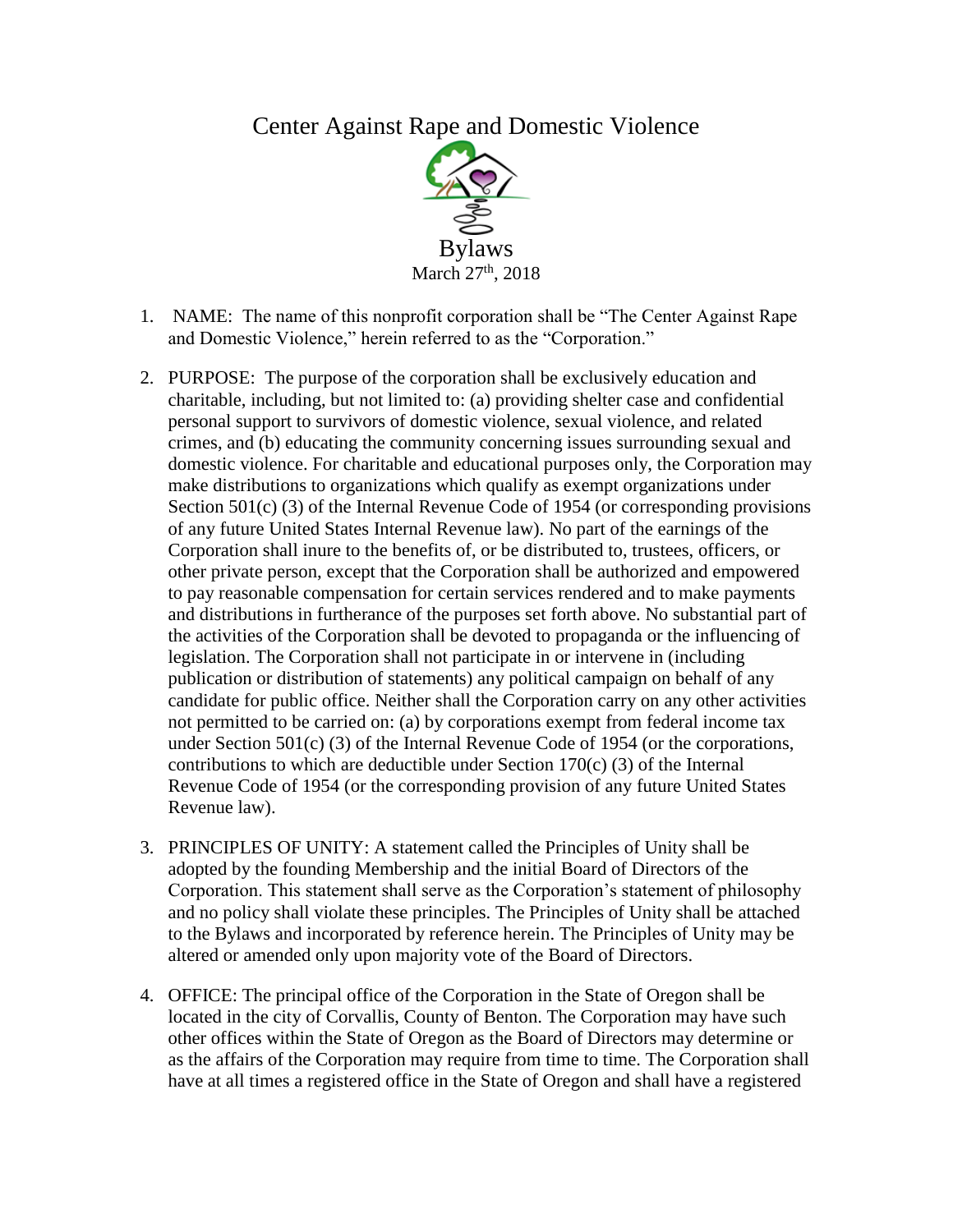agency whose office address is identical to that of the registered office. The address of the registered office may be changed by the Board of Directors.

## 5. ANNUAL MEETING OF THE CORPORATION

5.1. Annual Meeting: Each year the Corporation shall hold an annual meeting on the first meeting date after November 1 on which the Board of Directors would normally meet. The purpose of this meeting must include confirmation of Board Officers.

# 6. BOARD OF DIRECTORS

- 6.1. Responsibilities: The Board of Directors shall manage the fiscal affairs of the Corporation; hire, evaluate yearly, and, if needed, terminate the Executive Director of the Corporation; support and advise the Executive Director; and assist with the coordination of public relations, program evaluation, and fund raising.
- 6.2. Term: The Board of Directors shall consist of no fewer than seven directors and no more than sixteen. Terms of the office shall be three years from the first day of membership at which the Director was elected. Directors will serve no more than three full consecutive three-year terms. After serving three consecutive three-year terms, a director must leave the Board for a minimum one year before seeking re-nomination to the Board, but may continue to serve on Board committees or in other volunteer capacities.
- 6.3. Qualifications: An effort shall be made to assure that the Board of Directors will include representation from different areas of the Counties served, different social agencies, and persons of various backgrounds and interests, including recipients of service, people of color, and people with low incomes. Directors are encouraged to attend orientation activities within one year of becoming a Director and must adhere to the Principals of Unity.
- 6.4. Removal and Resignation: Any Director may be removed from the Board of Directors by a two-thirds vote of Directors present at an official meeting of the Board. Removal may be initiated by anyone from staff or Board. Notice of the proposed removal will be given at least seven days prior to the meeting. The Director involved will be given an opportunity to be present and to be heard at the meeting at which her/his removal is considered. Any Director may resign at any time by giving formal notice to the Chair.
- 6.5. Vacancies: Vacancies of the Board may be filled as they occur by nomination and majority vote of a quorum of the Board at a regular Board meeting. Once confirmed nominees will be appointed for a three-year term.
- 6.6. Meeting: A regular meeting of the Board of Directors shall be held at least once a month at a time and place designated by the Board. Standing committees of the Board shall meet as needed.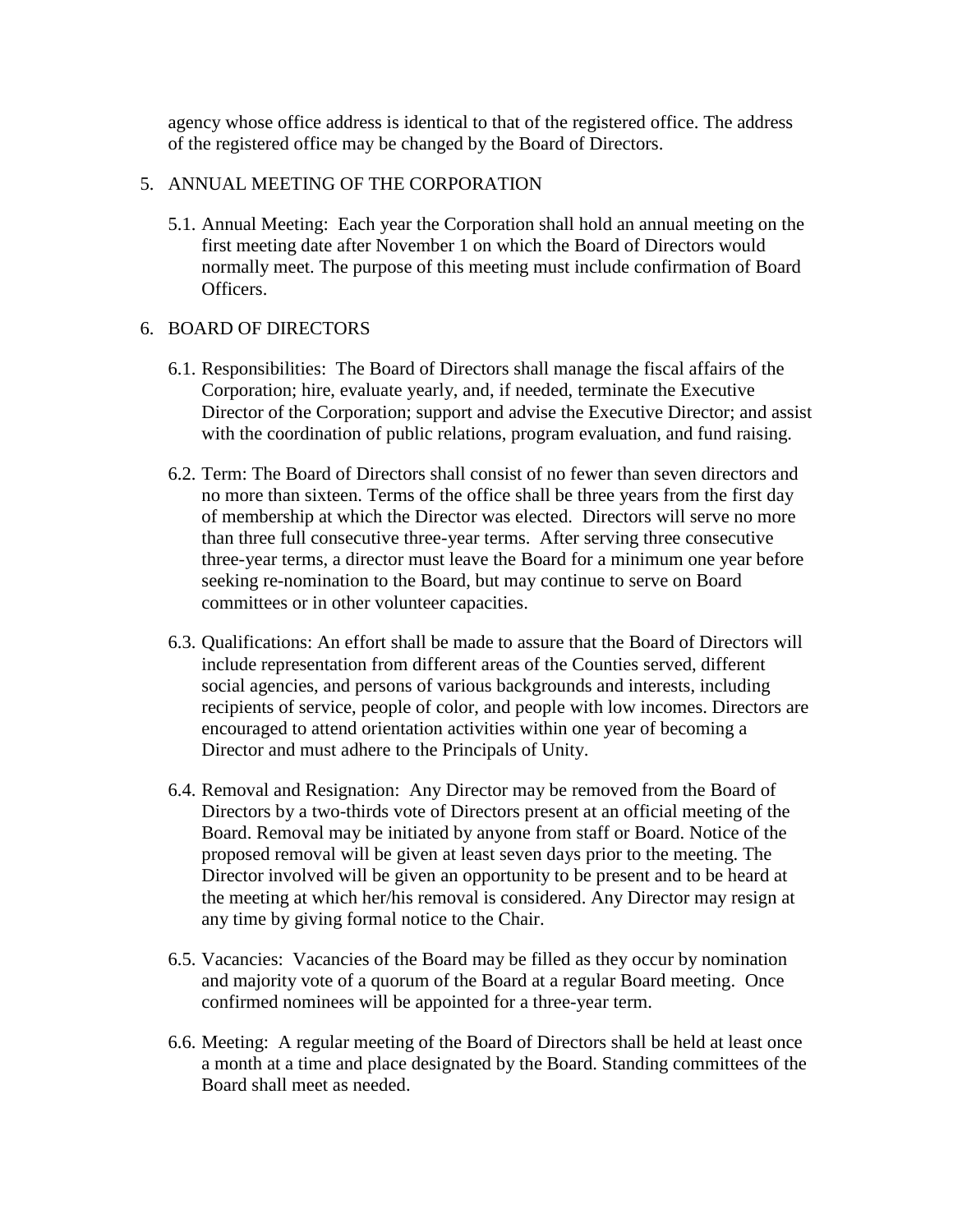- 6.7. Special Meetings: Special meetings of the Board of Directors may be called by any four Directors, or by the Chair, in case of urgent business that cannot be handled by the Executive Committee. The Directors, calling the special meeting, may select any place within Linn or Benton Counties as the location for the special meeting. Notice of such meetings, including time, place, and purpose, shall be given to all directors of the Board and the Executive Director at least 24 hours in advance either in writing delivered electronically or by hand-delivery to each Director's home or place of work so long as it is reasonable to anticipate that such notice will actually be received by the Director prior to the meeting, or by personal notification by the Secretary of the Board or the Executive Director. The attendance of a director at any special meeting shall constitute a waiver of notice of such meeting, except where a director attends a meeting for the express purpose of objecting to the transaction of any business because the meeting is not lawfully called or convened.
- 6.8. Quorum at Regular Meetings: The presence in person of one third of directors shall constitute a quorum for the transaction of business at any meeting of the Board, including special meetings.
- 6.9. Proxies: There shall be no proxies allowed at any meeting of the Board of Directors. Board of Directors may attend Board Meetings by phone, video conference, or other alternative technology, however, attendance for the purpose of voting must be in person, unless the Executive Committee decides to call a vote by email.

Voting: At all meetings of the Board of Directors, each director present will be entitled to cast one vote on any motion coming before the meeting. In the event a relatively simple decision needs to be voted on, the Executive Committee can decide to call a vote by email. In order for an email vote to take place, every current Board member must have access to email. In addition, any Board member can request that the Board Chair call a special meeting and that an in-person vote take place instead of an email vote. An email response approving an action can act as a consent if:

- All the emails unambiguously agree to an action. The Chair must state the action to be taken very clearly in the form of a Decision or Resolution and the directors must hit Reply with "Yes, I vote in favor of the Decision (or Resolution)"; and
- The email address in the reply reflects it came from the director and the director intended this to be his/her signature. If the reply is to the email sent to the director at the email address on record for the director, and that reply should show that the email came from the director.

The Board Secretary will collect the consent form or all the consenting emails and file the consent with the Board minutes.

# 7. OFFICERS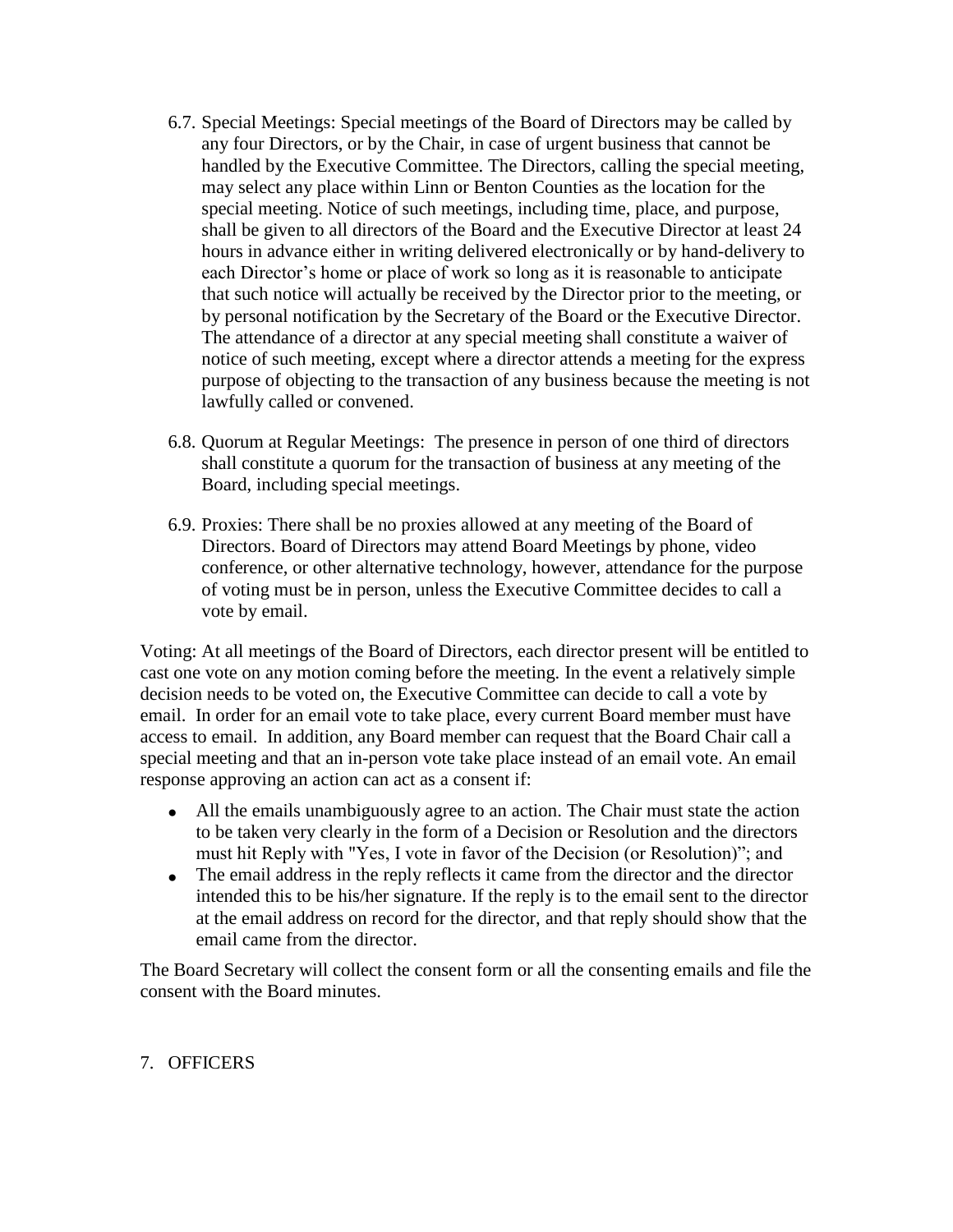- 7.1. The officers shall consist of a Chair, an Incoming-Chair, a Secretary, a Treasurer, and a Past Chair.
- 7.2. After serving one year (or part thereof) as Incoming Chair, the Incoming Chair will become Chair. This is not designed to preclude an individual from serving consecutive terms as chair if circumstances warrant it.
- 7.3. Board officers shall be elected annually at the annual meeting of the Corporation.
- 7.4. Any officer elected or appointed by the Board of Directors may be removed by a majority vote of the Board whenever in its judgment such a removal serves the best interests of the Corporation.
- 7.5. A vacancy for any reason may be filled by the Board of Directors for the unexpired portion of the term.
- 7.6. Duties of the Officers
	- 7.6.1. Chair: The Chair will be the chief executive officer of the Corporation. It will be the duty of the Chair to preside at all meetings of the Board of Directors and to have general supervision of the affairs of the Corporation. The Chair will execute on behalf of the Corporation all contracts, deeds, conveyances, and other instruments in writing that may be required or authorized by the Board of Directors for the proper and necessary transaction of the business of the Corporation.
	- 7.6.2. Incoming-Chair: The Incoming-Chair provides support and assistance to the Chair and will preside at all meetings of the Board of Directors when the Chair is not present. The Incoming-Chair will become Chair upon the resignation or termination of the current Chair. The Incoming-Chair chairs the Board Development Committee.
	- 7.6.3. Secretary: The Secretary will be responsible for insuring Corporate records are maintained by the Corporation, including preparing minutes of the meetings of the Board of Directors and the annual meeting of the Corporation.
	- 7.6.4. Treasurer: The Treasurer will have general charge of the finances of the Corporation. The Treasurer will ensure that the Corporation keeps full and accurate account of all receipts and disbursements of the Corporation in books belonging to the Corporation, which will be open at all times to the inspection of the Board of Directors. The Treasurer will present to the annual meeting of the Corporation the report of the Treasurer of the Corporation, and will make at least quarterly budget reports to the Board of Directors.
	- 7.6.5. Past Chair: The Past Chair serves in an advisory and support capacity to the Executive Committee and sits on the Board Development Committee.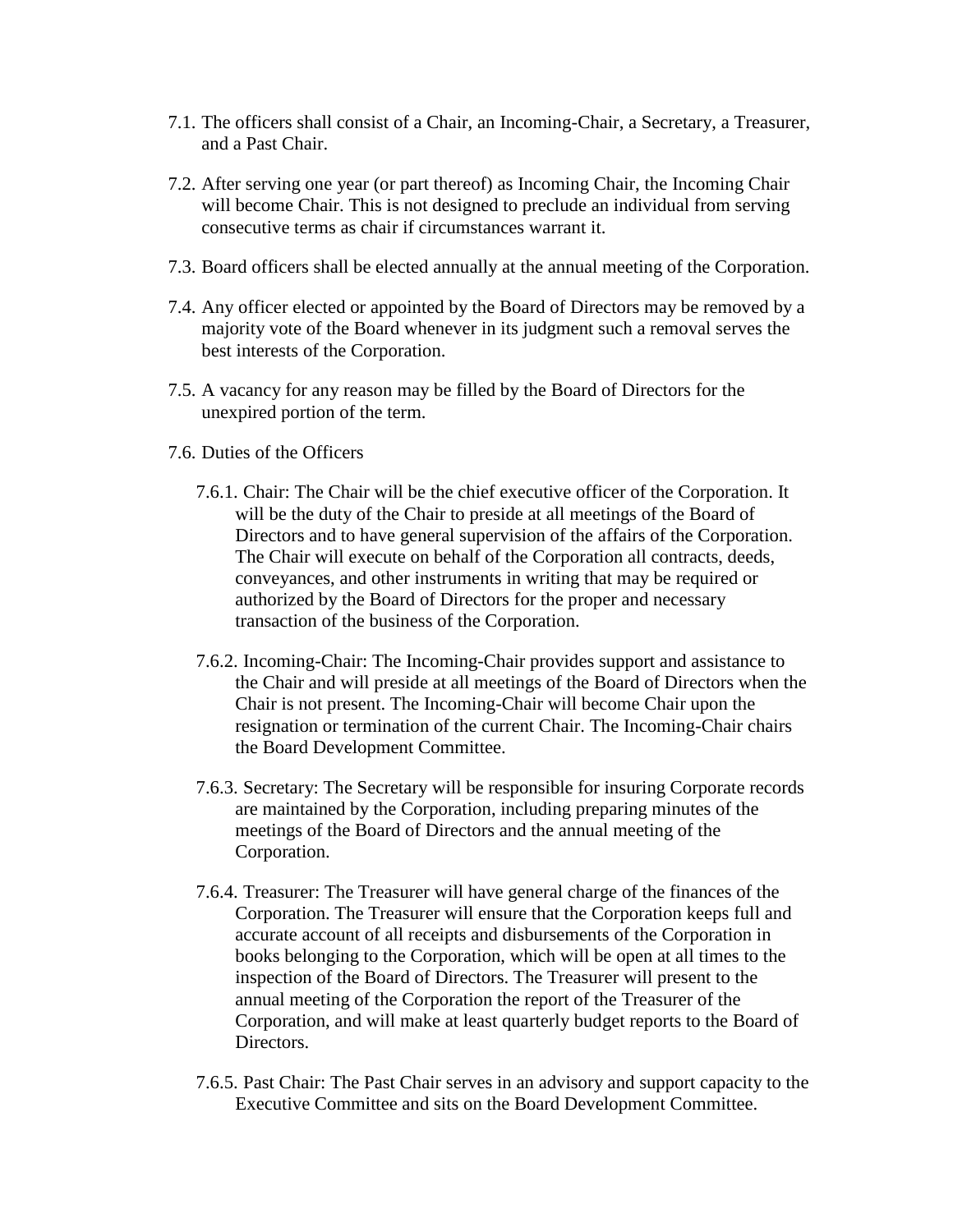#### 8. COMMITTEES

- 8.1. Standing Committees: Each Director of the Board shall serve on one or more standing committees. Each standing committee will contain at least two directors of the Board, with the rest of the membership coming from the Board, staff, volunteers, and community members. The Board of Directors shall have the following standing committees:
	- 8.1.1. Budget and Finance: Chaired by the Treasurer, this committee will oversee and monitor the fiscal operation of the organization and propose an annual budget for approval by the Board.
	- 8.1.2. Personnel: Chaired by a Director, this committee will review and propose personnel policy changes for approval by the Board of Directors.
	- 8.1.3. Executive: Chaired by the Chair of the Board of Directors and consisting of the five officers, and the Executive Director, this committee will plan the monthly Directors meetings, monitor and review activities of all committees, oversee the activities of the Corporation, and review bylaws annually.
	- 8.1.4. Resource Development: Chaired by a director, the committee will recommend yearly fundraising goals and oversee development and coordination of fundraising activities to reach these goals.
	- 8.1.5. Board Development: Chaired by the Incoming Chair of the Board and shall consist of, at a minimum, one other Director on the Board. The committee serves as nominating committee for Board officers, Board Directors, and standing committee chairs, and ensures that Board Directors receive at least the minimum training required by grantors. This committee coordinates and plans Board retreats, trainings, or other in-service special events.
- 8.2. Ad Hoc Committees: When needed, the Board of Directors shall convene ad hoc committees to address specific issues that may arise. The Chair of the Board shall assign members and a Chair for each ad hoc committee. Such committees shall be empowered with specific tasks and shall meet as necessary to accomplish its specific task. When the assigned tasks are complete, the committee shall be disbanded.

## 9. CONTRACTS, CHECKS, DEPOSITS, AND FUNDS

9.1. ADOPTION OF THE BUDGET: The Board of Directors will adopt a budget prior to the beginning of the new fiscal year. The budget may be modified at any meeting of the Board of Directors.

9.2. CORPORATE RECORDS: The Corporation shall keep correct and complete books and records of account, minutes of the proceedings of the Board of Directors, annual meeting minutes of the Corporation, and any committee meeting minutes. The books, accounts, and records of the corporation shall be kept at the corporate offices in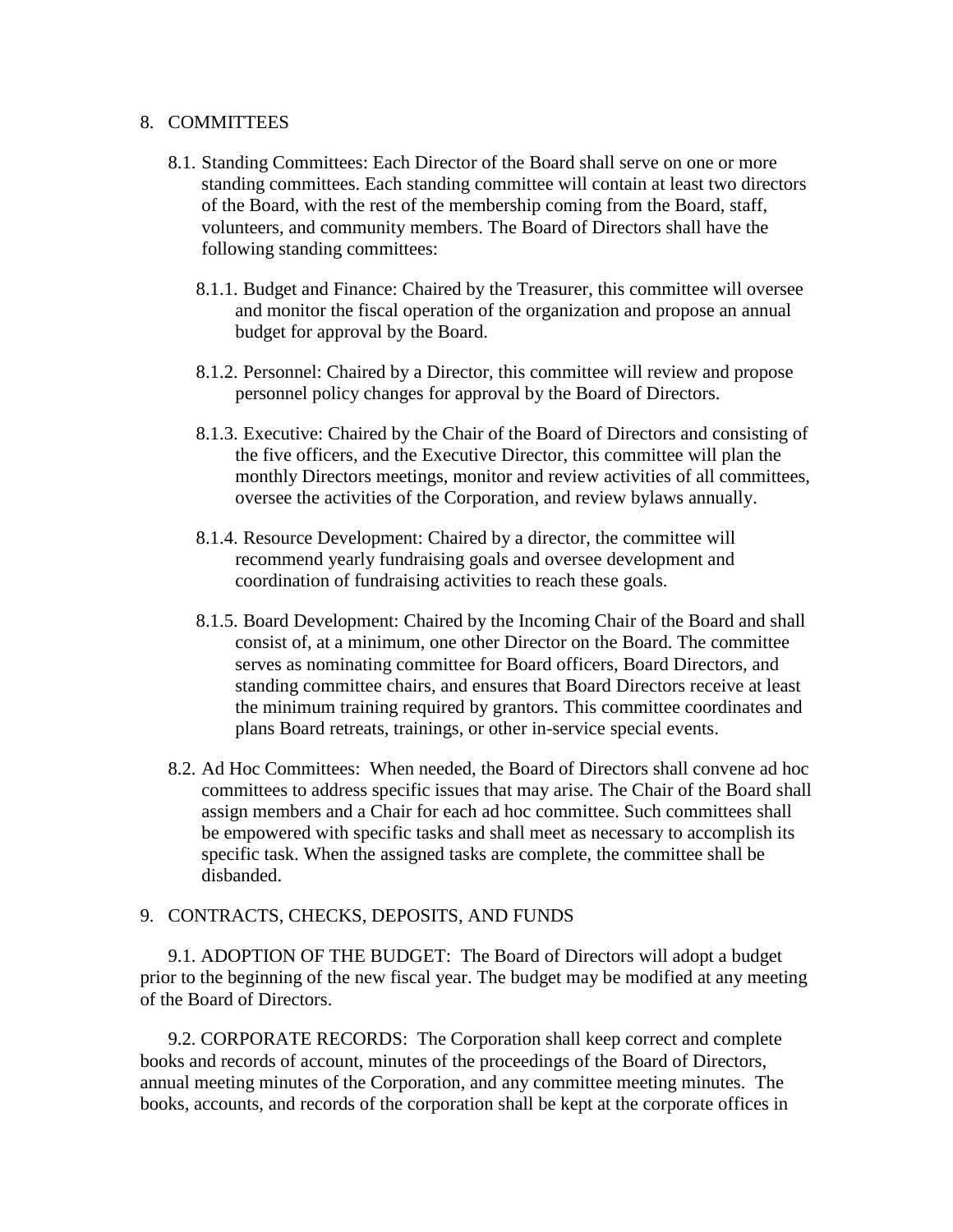Corvallis, Oregon. All books and records of the Corporation may be inspected by any director, staff, her/his agent, or attorney, for any purpose, at any reasonable time. However, records and information kept on clients assisted by the Corporation will be confidential and no person shall have the right to inspect such records without the permission of the Executive Director. Also, the Corporation must maintain the confidentiality of staff personnel files that contain information protected by law.

- 10. AMENDMENT: These bylaws may be altered, amended, repealed, and new bylaws adopted by a majority vote of the Board of Directors at any regular or special meeting at which a quorum is present. Proposed amendments must be submitted, in writing, to the Board at least ten days prior to the meeting at which the amendment will be considered.
- 11. DISSOLUTION: Upon the dissolution of the Corporation, the Board of Directors shall, (after paying or adequately providing for the debts and obligations of the Corporation), distribute the remaining assets to a non-profit fund, foundation, or corporation which has established its tax exempt status under Section 501 (c)(3) of the Internal Revenue Code of 1954, (or the corresponding provisions of any future United States Internal Revenue law), and which is engaged in activities substantially similar to those of this Corporation.
- 12. LIABILITY OF AND INDEMNIFICATION OF DIRECTORS: Personal liability and indemnification of directors is limited to the fullest extent permitted by state and federal law.